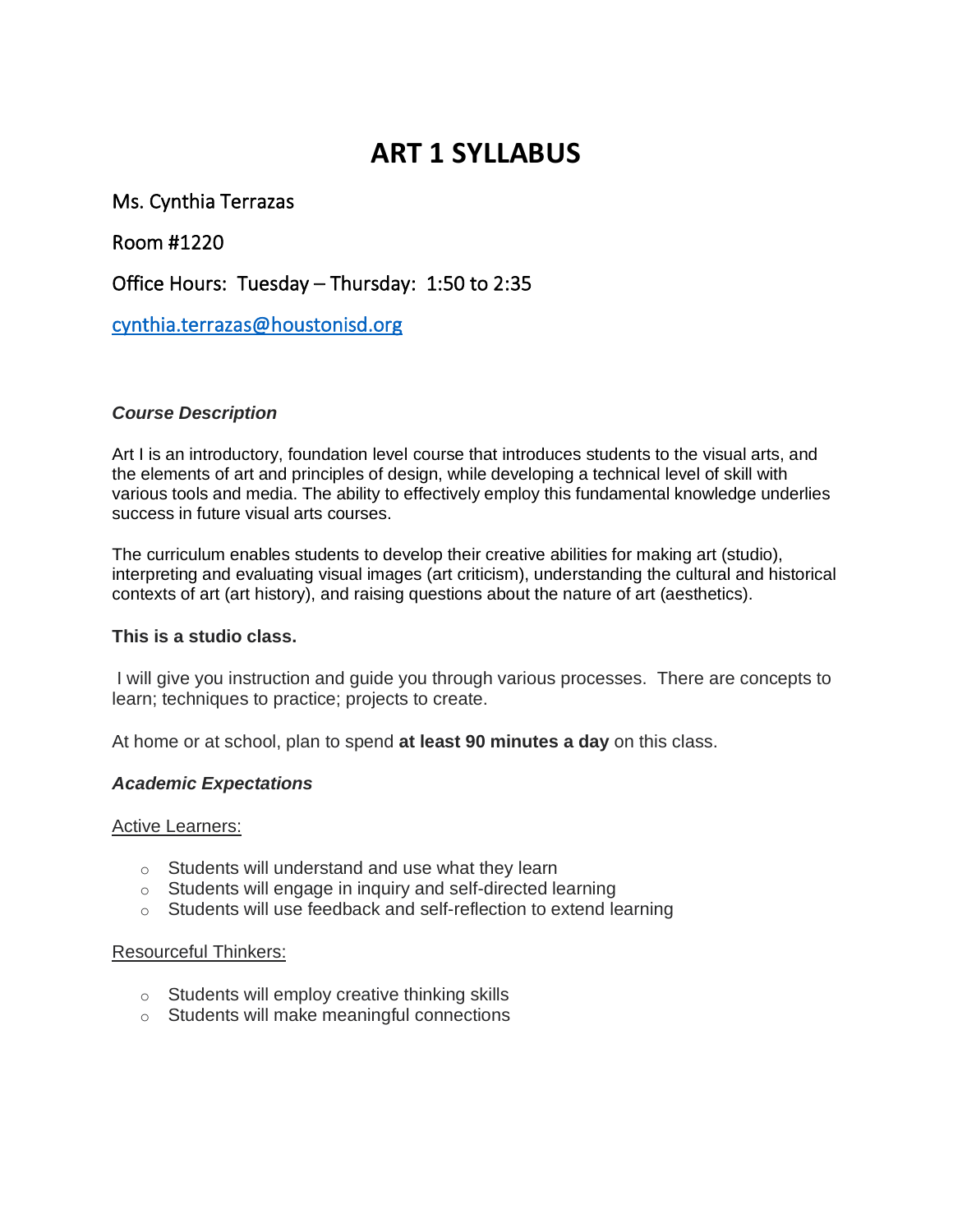#### Effective Communicators:

- $\circ$  Students will express knowledge and skill creatively using a variety of media, technology and the arts
- o Students will engage effectively in discussion

## *Learning Objectives*

Students who successfully complete this course will have learned:

- $\circ$  to use the principles of design to organize the art elements into effective compositions
- $\circ$  basic color theory and color mixing
- o proper use and care of materials and tools
- $\circ$  practice a variety of methods to stimulate creative problem solving

## *Learning Experiences*

In this course students will:

- $\circ$  participate in presentations on current projects and connections with art history
- o participate in discussions and assignments related to aesthetics and art criticism
- o watch demonstrations of techniques with materials and tools
- o work on individual and group projects during studio time
- o participate in group discussions and critiques
- o evaluate their own artwork through written assignments and discussion
- o participate in the end of semester Art Show
- $\circ$  be responsible for maintaining cleanliness of tools and workspace

## *Enduring Understandings for the Course*

- $\circ$  Creativity, innovative thinking problem solving are essential life skills that develop throughout life.
- $\circ$  Artists continually develop their work and skills through practice, constructive feedback, reflection and revision.
- $\circ$  Artists invent, create and experiment with a variety of tools, materials and techniques to communicate ideas and express emotions.
- $\circ$  Looking at and discussing art can help us understand and appreciate diverse cultures, backgrounds and styles
- o Art can be used as a social tool to question and challenge.
- o Leisure time skills are enriching.
- o The knowledge of one skill provides access to many.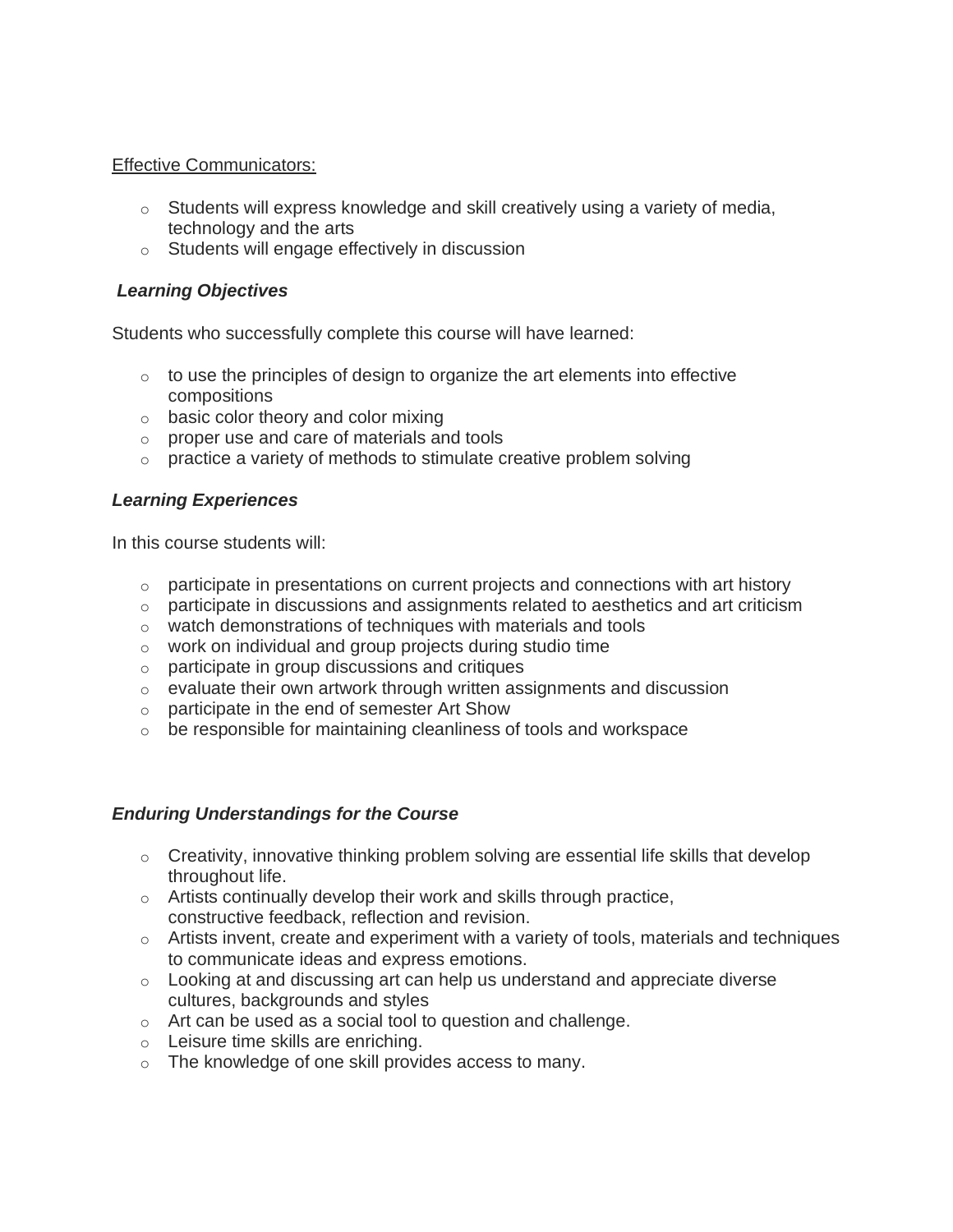### *Essential Questions for the Course*

- $\circ$  What conditions, attitudes, and behaviors support creativity and innovative thinking? What factors prevent or encourage people to take creative risks? How does collaboration expand the creative process?
- $\circ$  How does knowing the contexts, histories, and traditions of art forms help us create works of art and design? Why do artists follow or break from established traditions? How do artists determine what resources and criteria are needed to formulate artistic investigations?
- $\circ$  How do artists work? How do artists and designers determine whether a particular direction in their work is effective? How do artists and designers learn from trial and error?
- $\circ$  How do artists and designers care for and maintain materials, tools, and equipment? Why is it important for safety and health to understand and follow correct procedures in handling materials, tools, and equipment? What responsibilities come with the freedom to create?
- $\circ$  How do objects, places, and design shape lives and communities? How do artists and designers determine goals for designing or redesigning objects, places, or systems? How do artists and designers create works of art or design that effectively communicate?
- $\circ$  What role does persistence play in revising, refining, and developing work? How do artists grow and become accomplished in art forms? How does collaboratively reflecting on a work help us experience it more completely?
- $\circ$  How are artworks cared for and by whom? What criteria, methods, and processes are used to select work for preservation or presentation? How does refining artwork affect its meaning to the viewer? What criteria are considered when selecting work for presentation, a portfolio, or a collection? Why do people value objects, artifacts, and artworks, and select them for presentation?
- $\circ$  How do life experiences influence the way you relate to art? How does learning about art impact how we perceive the world? What can we learn from our responses to art?
- $\circ$  What is an image? Where and how do we encounter images in our world? How do images influence our views of the world?
- $\circ$  What is an art museum? How does the presenting and sharing of objects, artifacts, and artworks influence and shape ideas, beliefs, and experiences? How do objects, artifacts, and artworks collected, preserved, or presented, cultivate appreciation and understanding?
- $\circ$  Why explore crafts? How do crafts facilitate self-expression? How have crafts evolved through history?
- $\circ$  How may Art help develop a marketable skill? How can you determine a need for your product? Why is it important to know the difference between custom and mass produced products?
- $\circ$  How do art projects interests vary throughout life? What skills are necessary to engage in various art projects?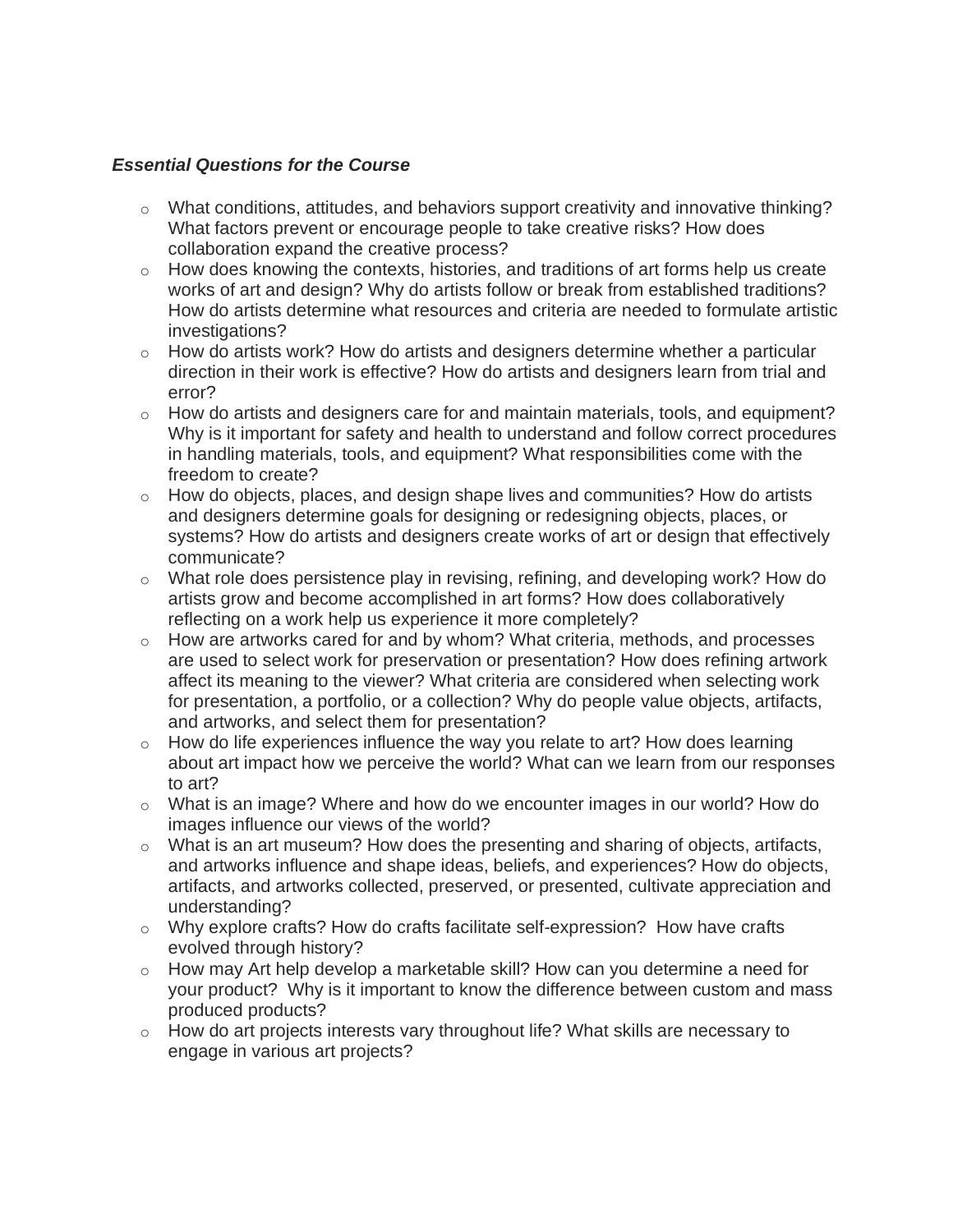#### **Assessments**

Each large project is assessed by critique and by a rubric. There will be an assessment at the end of each unit. These assessments will cover your understanding of the terms and concepts in the unit as well as drawing exercises that will show you have mastered the assigned techniques for each unit.

Smaller quizzes, both announced and unannounced, will assist in and verify learning as we progress through the course.

#### *This is my Happy Place!*

The following rules will help to keep this a happy place for all of us. These are also the criteria for your conduct grade.

#### In Class Rules (When we return):

Be on time. Be seated and working at the start of class.

#### **No food or drink is allowed at any time.**

Raise your hand when you would like to speak.

Follow directions the first time they are given.

In a studio, safety is a top priority. Treat one another, the tools, and materials with care.

Use appropriate language at all times.

Keep things neat and orderly.

#### **Virtual Class Rules:**

- o **Show up a few minutes before class time and wait to be admitted into the class.**
- o **Mute yourself when you enter the meeting.**
- o **Dress in a way that shows respect for yourself and others.**
- o **Only unmute when you've been called on to speak.**
- o **Want to comment, but someone else is speaking? Use the chat box!**
- o **Pay polite attention when someone else is speaking: leave your video on, look into the camera.**
- o **Be respectful of others, both verbally and visually.**
- o **Inappropriate behavior will affect your participation grade; may result in muting or removal from class that day; and may be referred to administration for additional consequences, depending on the severity of the offense.**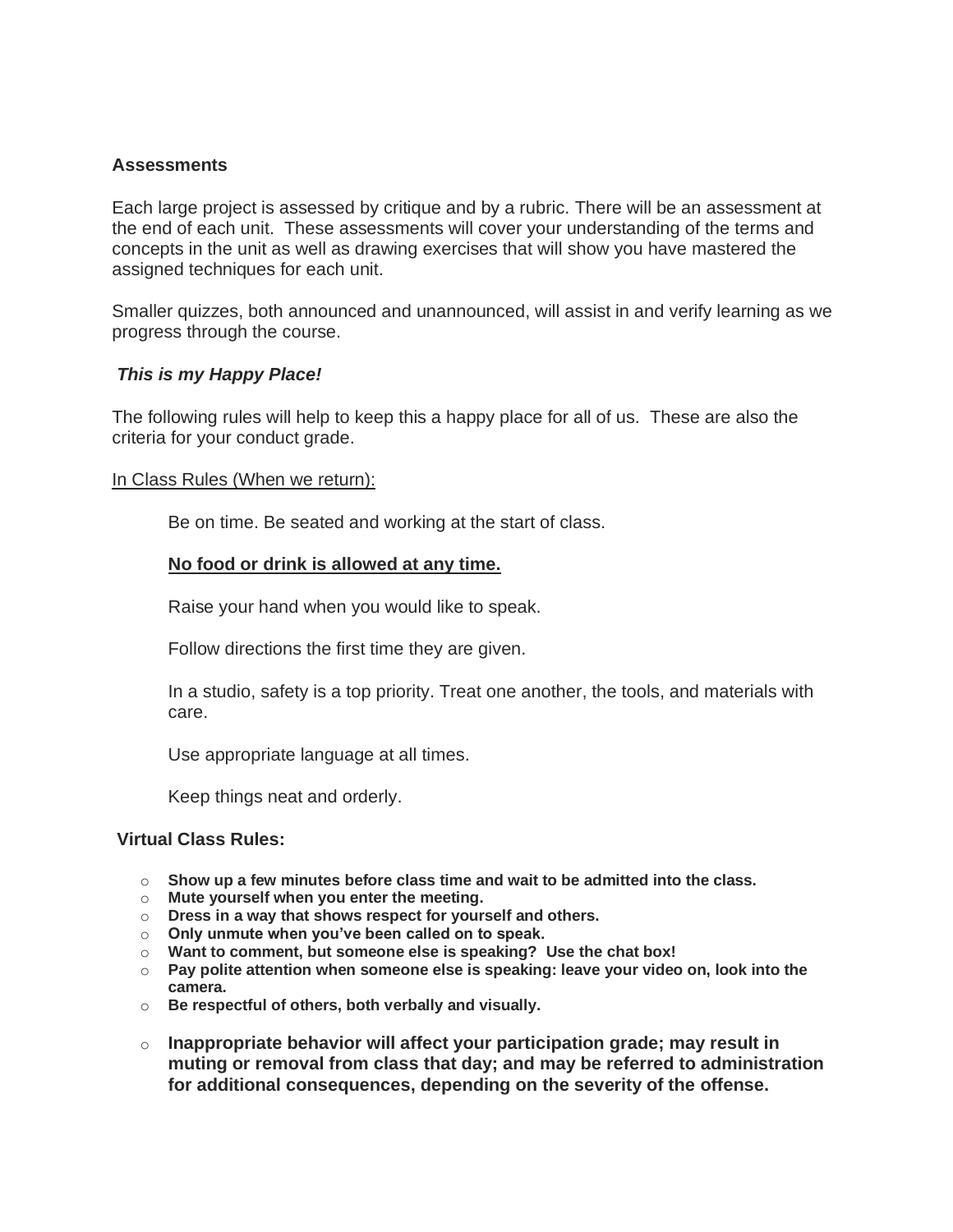o **Students and parents should be aware that virtual classes and meetings may be recorded.**

## **Attendance Expectations**

#### **Blended (when we return)**

On your asynchronous days, plan to spend at least 90 minutes working on at home projects and assignments. Occasionally, there will be a special session or demonstration I need you to attend virtually on your asynchronous days. Meet due dates for all assignments.

#### **Grades**

There is a district requirement of 2 grades per week. Grades are dependent upon 2 factors: class participation and time management (40%) and studio projects (60%). All grades are earned on an assigned point basis. Large studio projects will be given a grade rubric so that you know what is important and how many points each aspect of the assignment is worth. Late work does not usually receive full credit. Students may be required to keep a sketchbook. You can organize a binder using drawing paper. You may access your grades at any time by using the District Portal.

## **Daily Routine (in class)**

Each day when you arrive at class:

- Make certain you have sharpened pencils, your sketchbook, and other necessary supplies at your place.
- Make sure your phone is off and in your backpack (not your pocket).
- Begin the assignment listed on the board.

**Instructional time**: Remain seated. Listen attentively. Take notes when appropriate. Raise your hand if you wish to speak.

**Studio Time**: Studio time is slightly more relaxed than instructional time. However, it is a time when your primary focus must be on working skillfully and creatively.

- You may take a break briefly when you need to.
- Respect the space and concentration of those around you.
- If you finish early, work in your sketchbook (Free Draw).
- Label every assignment, large or small, with your full name on the back (no initials) and Period number.